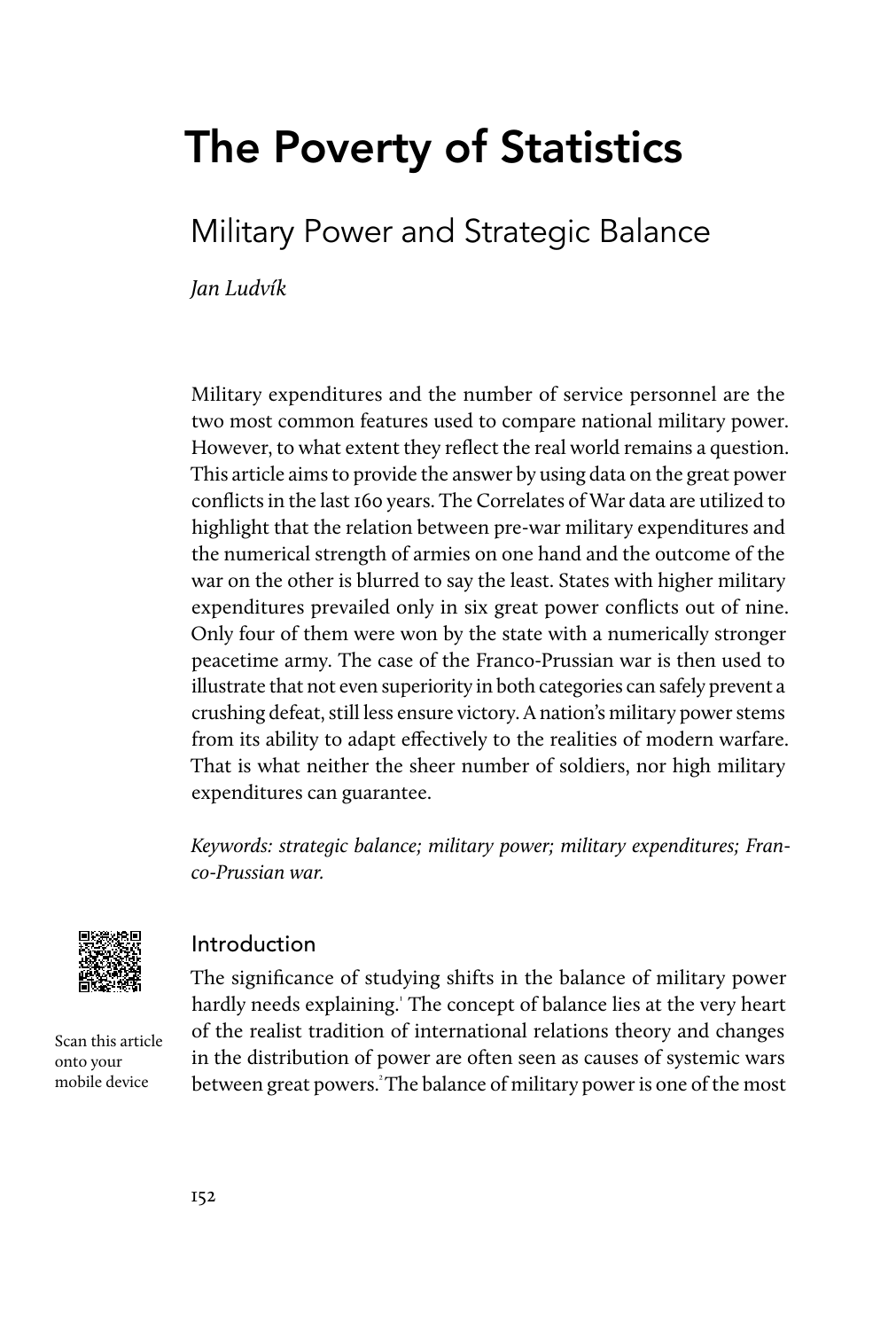important components of the overall balance of power, if not the most important. Nonetheless, the critical issue how the balance should be estimated remains to be solved. When powers are at war the balance is visible on the battlefield. But peacetime estimates pose more challenging issue. Elaborated models can be produces, and are occasionally utilized by scholars and specialist.' But most practitioners use much easier estimates that are drawn from readily available data.

Arguably the most influential estimates are drawn from data on military expenditures and the numerical strengths of armed forces, often establishing guidelines for the policy. NATO's discourse that sets the defence expenditures at two percent of nation's GDP as the threshold of nation's responsible behaviour in the realm of defence and alliance commitments stands as a prime example. The question is to what extent we simplify reality by assuming (purely intuitively) that a state with a larger army and military budget must be stronger than another with a smaller military budget and a smaller army. The relation between strategic balance on one hand and military expenditure and troop numbers on the other remains largely operationally undefined. This text aims to fill this gap and offer a simple, rigorous operational definition of the relation between strategic balance and military power as measured by arms spending and number of military personnel.

The text proceeds as follows: the research strategy and data are first introduced. Thereafter follows the results, which show that the relation between military expenditures and number of military personnel on one side and the outcome of a war on the other is far less intuitive than it might seem. In its next section, the text therefore presents a brief case study of the Franco-Prussian war of 1870-1871, whose analysis serves to illustrate the critical flaws of the reductionist comparisons of military balance.

#### Method and data

War is a highly visible and unequivocal comparison of military strength, hard to contest. If we wish to stay within the Clausewitzian paradigm of war as a utilitarian act that serves to achieve a political goal, we can assume that the outcome of a war is the best dependent variable for testing the measures of military power in the real world. The state with

Jan Ludvík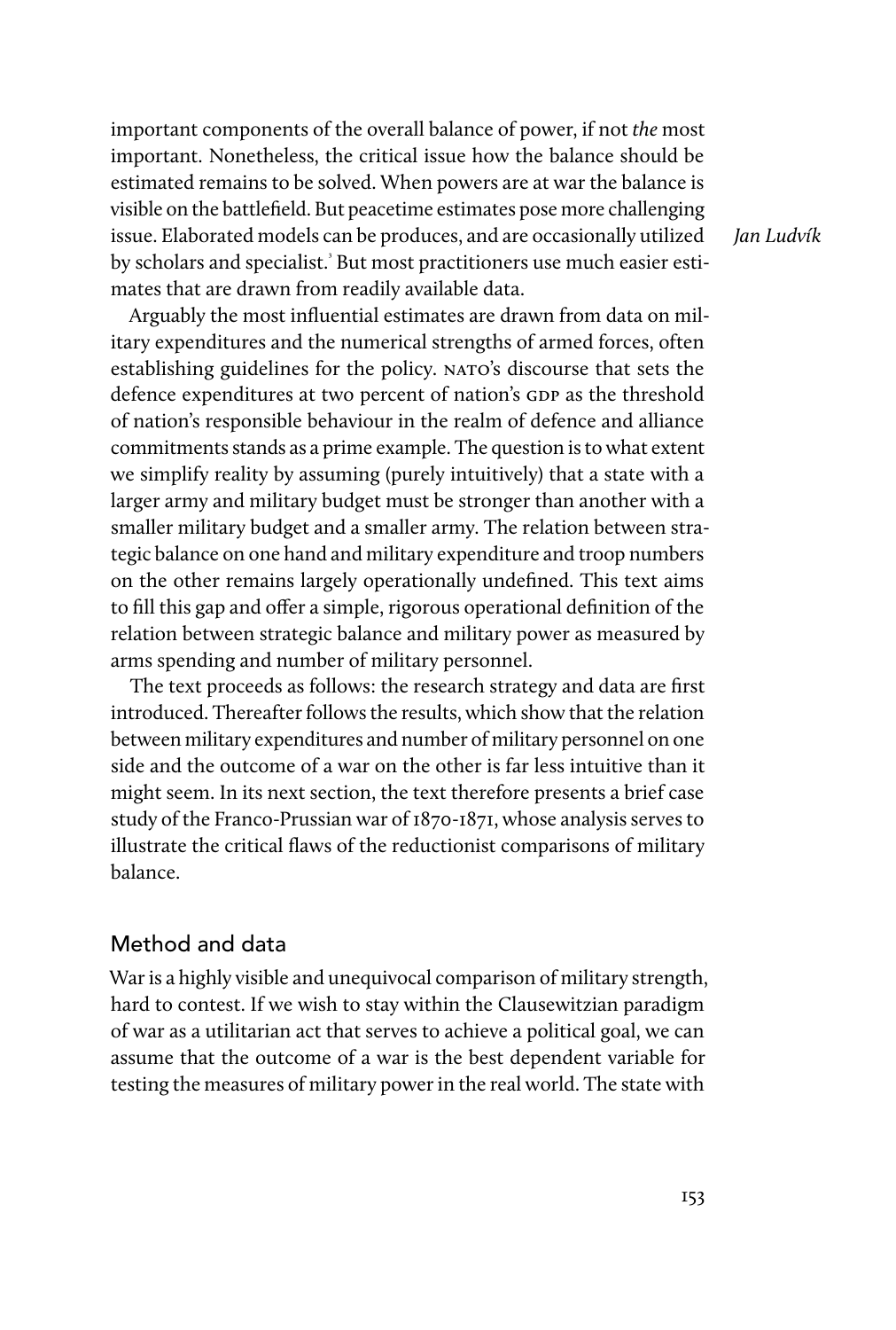higher military expenditures and numerically preponderant army should overpower its opponent, thus it must prove capable of achieving their political aims also when it comes to a real war conflict.

**CEJISS** 4/2014

The analysis presented here is based on the outcomes of great power conflicts since 1850. For each of these conflicts, the author examines the data on military expenditures and number of military personnel of the great powers involved. The data are taken from the Correlates of War database<sup>4</sup>. The choice of 1850 as the starting point in time is largely arbitrary. The general aim was to use data from as many conflicts as possible: however, the different nature of wars in the period before the industrial revolution and the rise of nationalism could have affected the validity of results. On the other hand, skewing the data set markedly toward the present would radically reduce the number of cases that could be studied and ultimately prevent the use of quantitative analysis to illustrate the relation between the variables.

The key criterion a conflict must satisfy to be included in this analysis concerns the parties involved: it must be a conflict between great powers. This criterion is based primarily on the concept of strategic balance, which is concerned with the strongest countries of the world. This is justifiable, since great powers have traditionally been the agents of international relations, while small states often end up as mere objects of these relations. In reality, small states often have negligible impact on strategic balance. The analysis therefore includes only those conflicts in which at least one contemporary great power was fighting on either side. Conversely, conflicts in which a great power was involved only on one side have been excluded, as these are often asymmetrical conflicts that follow a different logic than great power conflicts.<sup>5</sup> In line with the Correlates of War methodology, war is defined as a conflict with more than 1,000 battle-related deaths a year. The term "great power" is used to denote the following countries: Russia (including the Soviet Union), France and the United Kingdom for the entire period taken into account, Germany (and Prussia) until 1945, Austria until 1918, Italy from 1859 till 1945, Japan from 1900 till 1945, the United States since the turn of the century, the People's Republic of China since 1949, India and Pakistan since 1998. Another condition for including a great power in the data set analysed is a significant participation of its forces in combat operations.

The period studied includes nine wars between great powers. The first of these is the Crimean War of 1856 between Russia on one side and a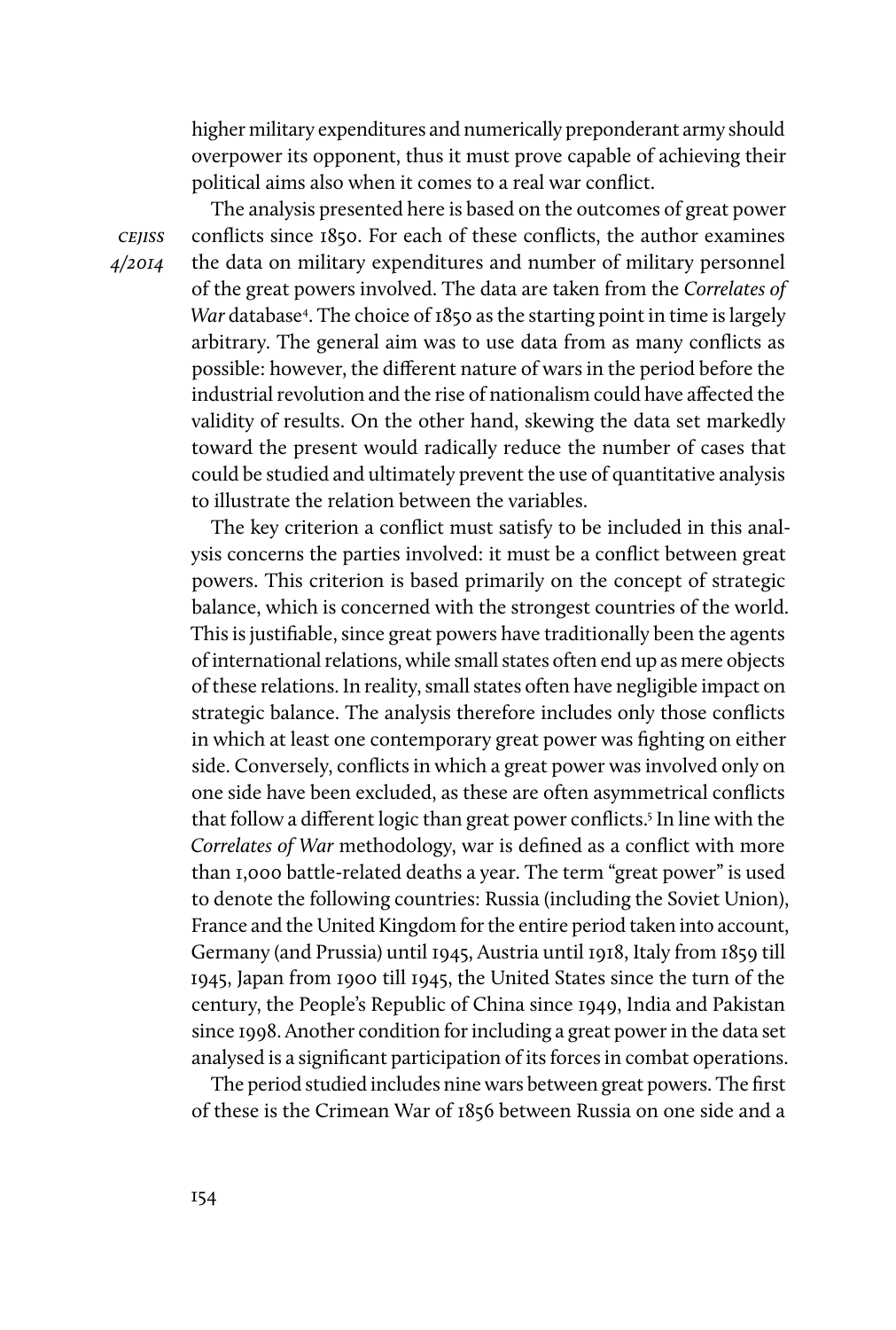coalition led by the United Kingdom and France on the other. Three years later, France and Austria clashed in northern Italy. The struggle for national unification of Germany and Italy produced two more conflicts: in 1866, Austria found itself at war with Prussia and Italy, and in 1870-1871 Prussia, aided by smaller German states, waged war against France. The twentieth century ushered in the first Asian great power and with it the Russo-Japanese War. This conflict is followed by the two systemic world wars. The analysis further includes the Korean War as a conflict between the us and the People's Republic of China. The last war between great powers as defined above is the 1999 conflict between India and Pakistan in the Kargil area.

For each of these conflicts, two indexes are provided, indicating the ratio of military expenditure of the victorious party to the expenditure of the defeated party and a corresponding ratio between numbers of military personnel on the two sides. The indexes are evaluated as follows: values between 0.9 and 1.1 are considered as parity; values between 1.1 and 1.5 are classified as moderate preponderance of the victorious party/coalition; the range between 1.5 and 2.0 denotes significant preponderance; a value exceeding 2.0 is considered an overwhelming preponderance. On the other hand, values between 0.75-0.9 denote moderate disadvantage; 0.5-0.75 significant disadvantage, and a value below 0.5 an overwhelming disadvantage. Assumption that the preponderant state should win the war is then tested against empirical reality and the correlation between this hypothesis and reality is examined to determine whether it is strong enough to indicate a causal relationship.

Two crucial steps that impact the selected data should be highlighted. Firstly, the indexes only represent the troop or expenditure ratios between the great powers involved. The role of small states is thus disregarded, although it is taken into account in the (qualitative) explanation of deviant cases. The second step was the decision to use data from the year immediately preceding the conflict. In this case, the aim was to establish to what extent the comparison of "peacetime data" is useful in determining the balance of power.

Alliance changes make it rather difficult to analyse either of the world wars. However, in both of them, the determining factor for assessing the role of a state was whether – and on which side – the forces of that state significantly participated in combat operations. For this reason, the First World War is regarded as a conflict between Germany and

The Poverty of Statistics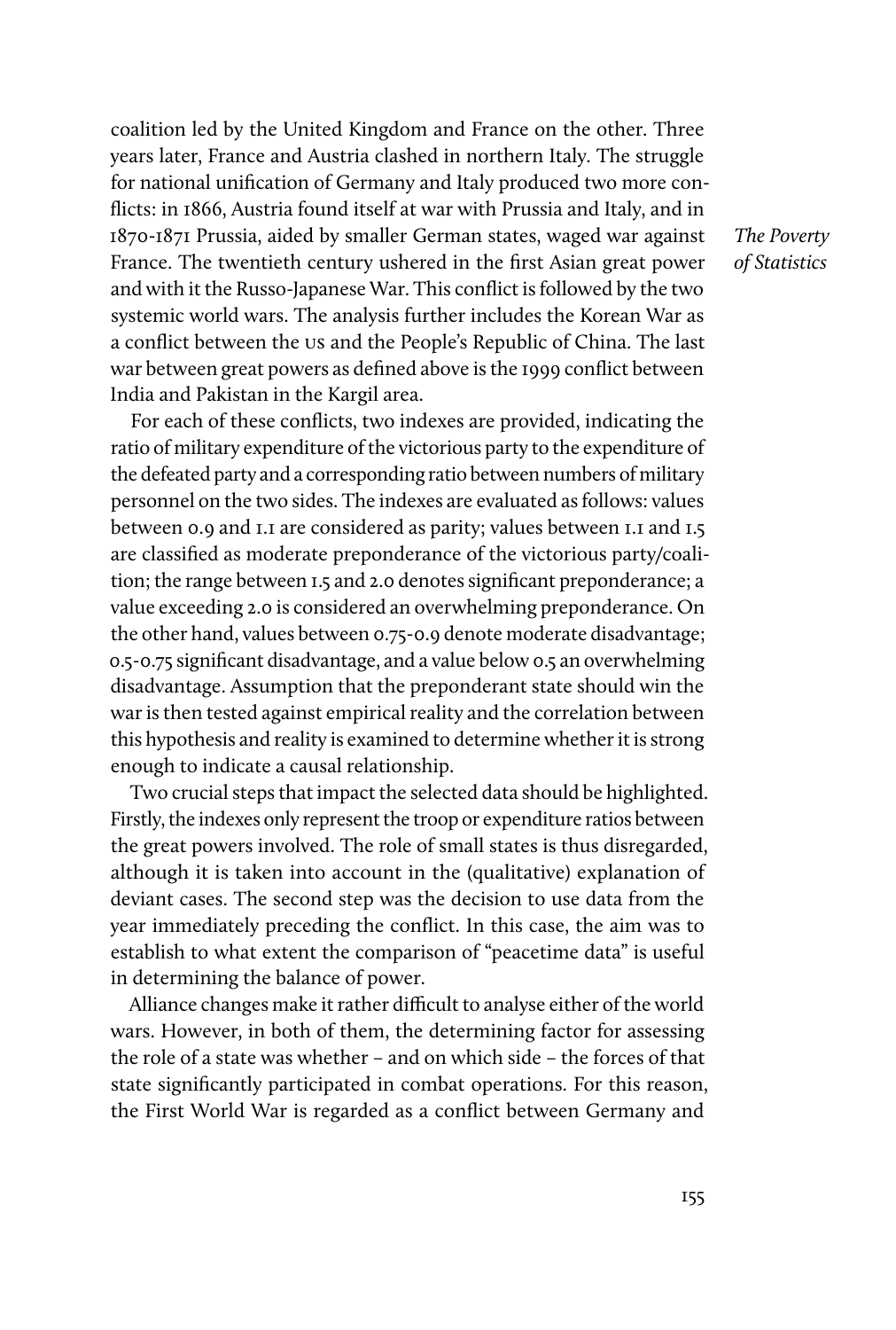Austria on one side and the United Kingdom, France, Russia, Italy and the us on the other. Though Italy supported the Central Powers before the war, it entered the war on the side of the Entente Powers. Russia quit the war in 1917, but until then had borne a significant part of the war fighting burden. Similarly, the us only entered the war in 1917, but its share was also significant. In contrast, Japan is not included in the aggregate data for the Entente, since its participation in the war effort was negligible after its early occupation of the German Pacific colonies. In the case of the Second World War, data for Germany, Italy and Japan on one side are compared with the United Kingdom, France, Russia and the us on the other. A late entry into war (Japan, the us, the Soviet Union, to some extent also Italy) or an early exit due to defeat (France, Italy) are neglected. It should be acknowledged that the choices made by the author in the case of both world wars can definitely be questioned. However, other imaginable choices should not alter the final outcomes very strongly, since the research does not only focus on the correlation between military expenditure/number of military personnel and the outcome of the war, but also seeks to determine whether the relationship is causal. This implies that even a single case that cannot be satisfactorily explained within the framework of the model may suffice to prove that the above-mentioned variables are not linked by a causal relationship.

#### Results

**CEJISS** 4/2014

> A difference in pre-war military spending of the future warring states (Table 1) can explain the outcome of six of the nine great power conflicts in the last 160 years. In two cases (First World War and Kargil War) the victorious party/coalition had an overwhelming advantage in terms of pre-war military expenditure. A significant advantage in this field was converted into victory in three cases (Crimean War, Second Italian War of Independence, Austro-Prussian War). In one case (Russo-Japanese War), the victorious state had moderate advantage in military expenditure. On the other hand, in three cases the model fails to explain the outcome. The most marked counterexample demonstrating the inadequacy of an approach that identifies the ratio between military expenditures with the balance of military power is provided by the Franco-Prussian War of 1870-1871 in which a Prussia-led coalition of German states defeated France. Prussia wins even though the model places it at an overwhelming disadvantage. The model also fails to explain the outcome of the Second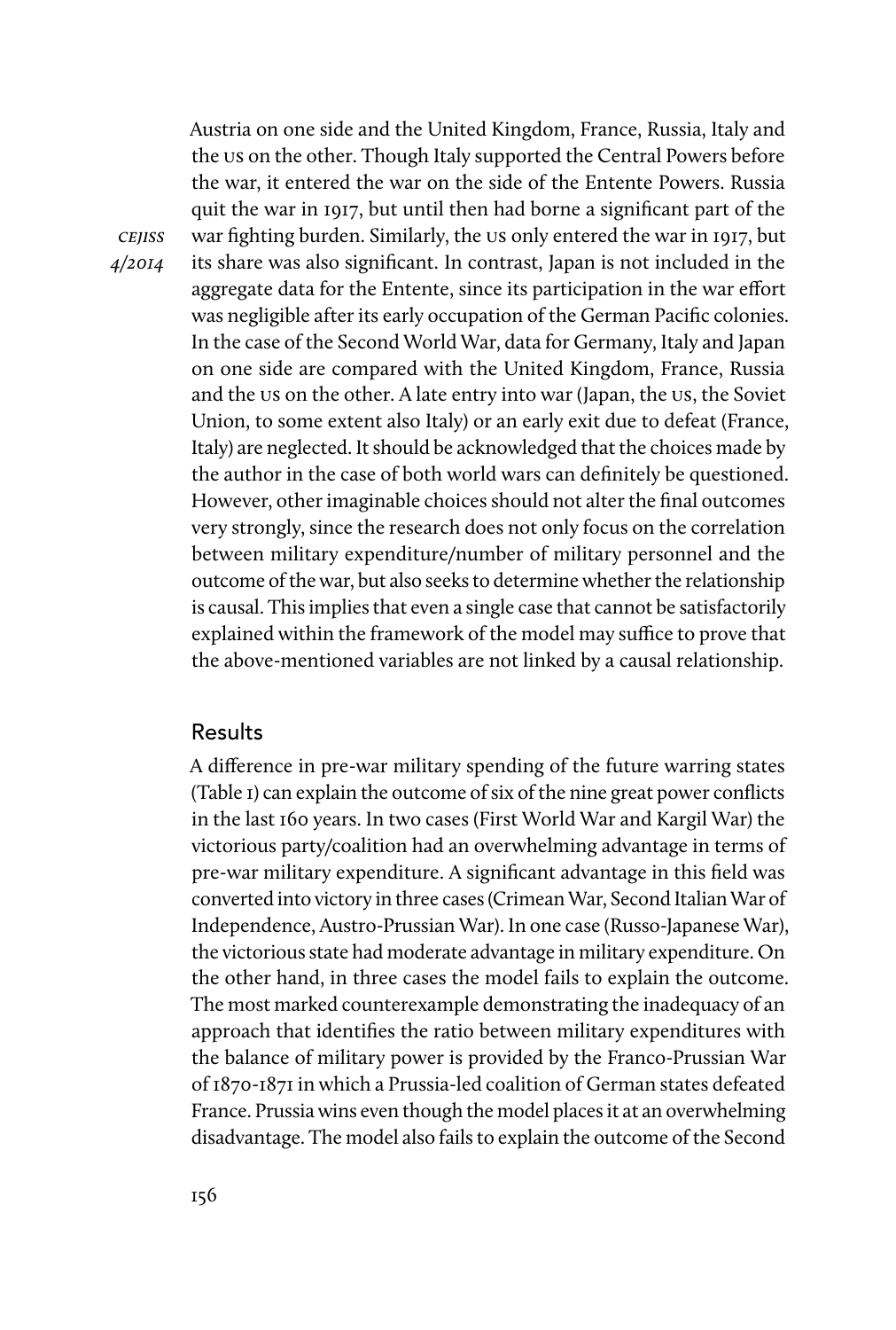World War and the Korean War. In the first case, however, its failure may be due to the fact that the us enters the war later and the data reflecting its contribution to the coalition potential are not from the year before the war. As for the Korean War, which ends in a stalemate, the failure of the model can be attributed to the fact that the overwhelming superiority in military expenditure on one side is offset by significantly lower troop numbers.<sup>6</sup>

Table 1

| Conflict                                   | Year(s)       | Victor (coalition) | Military<br>expendi-<br>ture | Defeated<br>(coalition) | Military<br>expendi-<br>ture | Prepon-<br>derance<br>index |
|--------------------------------------------|---------------|--------------------|------------------------------|-------------------------|------------------------------|-----------------------------|
| Crimean War                                | 1853-<br>1856 | France             | 17,257                       | Russia                  | 15,692                       | 1.75                        |
|                                            |               | United Kingdom     | 10,132                       |                         |                              |                             |
| Second Italian<br>War of Inde-<br>pendence | 1859-<br>1860 | France             | 19,967                       | Austria                 | 12,835                       | 1.56                        |
| Austro-Prus-<br>sian War                   | 1866          | Prussia            | 5,950                        | Austria                 | 9,121                        | 1.65                        |
|                                            |               | Italy              | 9,102                        |                         |                              |                             |
| Franco-Prus-<br>sian War                   | 1870-<br>1871 | Prussia            | 10,196                       | France                  | 23,912                       | 0.43                        |
| Russo-Japa-<br>nese War                    | 1905          | Japan              | 67,273                       | Russia                  | 50,305                       | 1.34                        |
| First World<br>War                         | 1914-<br>1918 | Russia             | 73,512                       | Germany                 | 63,926                       | 3.34                        |
|                                            |               | United Kingdom     | 67,957                       | Austria                 | 27,376                       |                             |
|                                            |               | <b>USA</b>         | 62,825                       |                         |                              |                             |
|                                            |               | France             | 61,367                       |                         |                              |                             |
|                                            |               | Italy              | 38,849                       |                         |                              |                             |
| Second World<br>War                        | 1939-<br>1945 | Russia             | 5,429,984                    | Germany                 | 7,415,163                    | 0.95                        |
|                                            |               | United Kingdom     | 1,863,997                    | Japan                   | 1,699,210                    |                             |
|                                            |               | <b>USA</b>         | 1,131,499                    | Italy                   | 746,050                      |                             |
|                                            |               | France             | 919,284                      |                         |                              |                             |
| Korean War                                 | 1950-<br>1953 | <b>USA</b>         | 13503000                     | China                   | 2,030,000                    | 6.65                        |
| Kargil War                                 | 1999          | India              | 13594000                     | Pakistan                | 4,078,000                    | 3.33                        |

Before 1913, the data are in thousands of GBP in the prices of the given year; since 1914 similarly in thousands of USD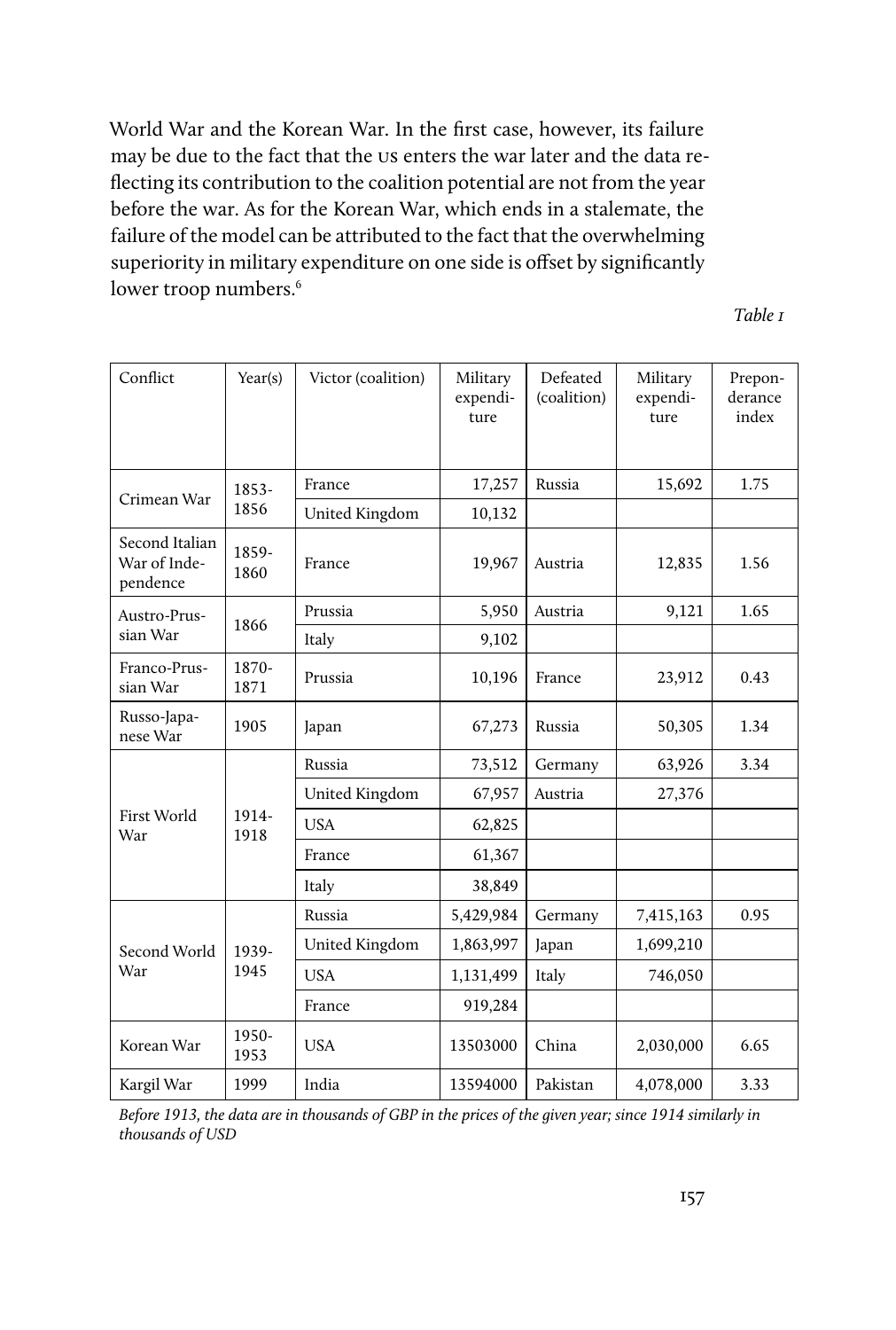If comparing military expenditure produces at least a limited correlation between superiority in this area and the outcome of the war, the numerical strength of armies seems to lack explanatory potential almost entirely (see Table 2). This model can only explain four of the nine cases. An overwhelming numerical preponderance may have been the reason for the victories of Indian forces in the Kargil conflict and of the Entente Powers in the First World War. The victorious countries of the Second World War had a significant advantage in this respect. In one case (Austro-Prussian War), the victorious coalition of Prussia and Italy had a moderate numerical preponderance. In the Second Italian War of Independence, France defeats Austria in a situation of parity. What is far more significant, however, is the fact that in the Crimean, Franco-Prussian, Russo-Japanese and Korean wars, the numerically stronger army fails to win, thus indicating a failure of the statistical model. In the case of the Crimean war the failure can be partly explained by the involvement of Turkey, which, if taken into account, would bring the two sides to a parity of forces, although, for the purposes of the model, Turkey in 1856 is no longer a great power. A critical failure of the model can be demonstrated on the example of the Russo-Japanese War and the Franco-Prussian War.

To better explain the cases where one of the parties is preponderant in the number of personnel, while the other in military expenditure, I have compiled a composite index of preponderance (Table 3). This index should help explain such cases as the Korean War. The index is an average value, calculated from the victorious party's preponderance indexes in the two areas taken into account. Since preponderance in military expenditure need not be equally significant as preponderance in troop numbers, I have calculated three versions of the index. The first (v. 1) is the actual arithmetical mean of the preponderance indexes in the two areas. The second index (v. 2) assumes that preponderance in military expenditure is twice as significant as numerical advantage in military personnel. Conversely, the third index (v. 3) works with the assumption that a numerically preponderant army is twice as significant for the outcome as preponderance in military expenditure.

However, even after compiling the composite index of preponderance, based on both military expenditure and the numerical strength of armies, the predictive value of the model has not improved significantly.

**CEJISS** 4/2014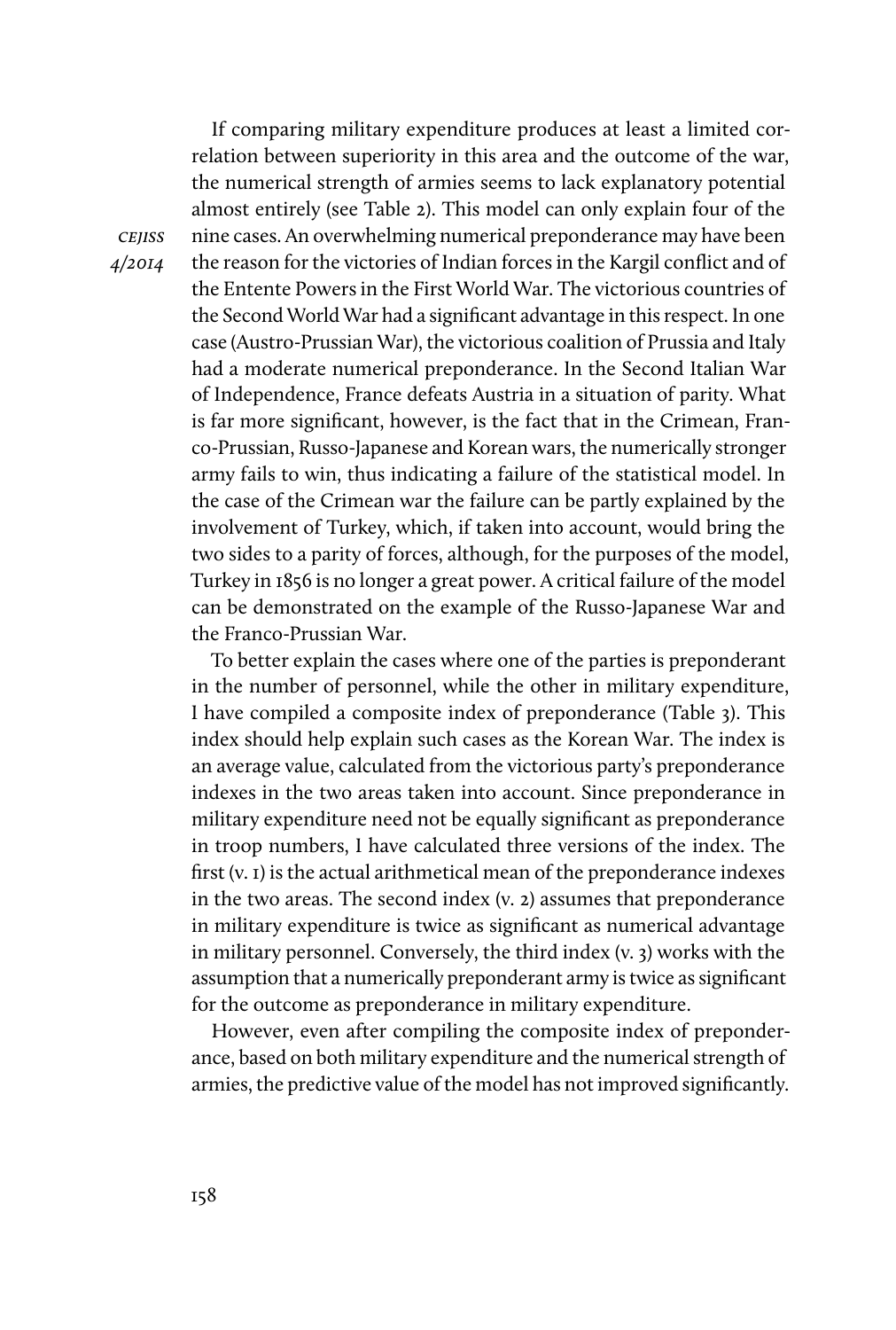| Conflict                                   | Year(s)   | Victor (coalition) | Troop<br>num-<br>bers | Defeated<br>(coali-<br>tion) | Troop<br>num-<br>bers | Pre-<br>ponder-<br>ance<br>index |
|--------------------------------------------|-----------|--------------------|-----------------------|------------------------------|-----------------------|----------------------------------|
| Crimean War                                | 1853-1856 | France             | 397                   | Russia                       | 756                   | 0.79                             |
|                                            |           | United Kingdom     | 201                   |                              |                       |                                  |
| Second Italian<br>War of Independ-<br>ence | 1859-1860 | France             | 427                   | Austria                      | 403                   | 1.06                             |
| Austro-Prussian<br>War                     | 1866      | Prussia            | 216                   | Austria                      | 292                   | 1.46                             |
|                                            |           | Italy              | 209                   |                              |                       |                                  |
| Franco-Prussian<br>War                     | 1870-1871 | Prussia            | 318                   | France                       | 474                   | 0.67                             |
| Russo-Japanese<br>War                      | 1905      | Japan              | 218                   | Russia                       | 1160                  | 0.19                             |
| First World War                            | 1914-1918 | Russia             | 1,434                 | Germany                      | 716                   | 3.04                             |
|                                            |           | United Kingdom     | 523                   | Austria                      | 322                   |                                  |
|                                            |           | <b>USA</b>         | 155                   |                              |                       |                                  |
|                                            |           | France             | 642                   |                              |                       |                                  |
|                                            |           | Italy              | 398                   |                              |                       |                                  |
|                                            | 1939-1945 | Russia             | 1,566                 | Germany                      | 782                   | 1.74                             |
| Second World War                           |           | United Kingdom     | 376                   | Japan                        | 370                   |                                  |
|                                            |           | <b>USA</b>         | 330                   | Italy                        | 486                   |                                  |
|                                            |           | France             | 581                   |                              |                       |                                  |
| Korean War                                 | 1950-1953 | <b>USA</b>         | 1,615                 | China                        | 2,570                 | 0.63                             |
| Kargil War                                 | 1999      | India              | 1,300                 | Pakistan                     | 590                   | 2.20                             |

In thousands of soldiers

Table 2

The version which represents the actual arithmetic mean of the two preponderance indexes can explain six of the nine cases. However, it once again fails in the case of the Franco-Prussian War, the Russo-Japanese War and the Korean War. The assumption that an advantage in troop numbers is less significant than higher military expenditure fares slightly better.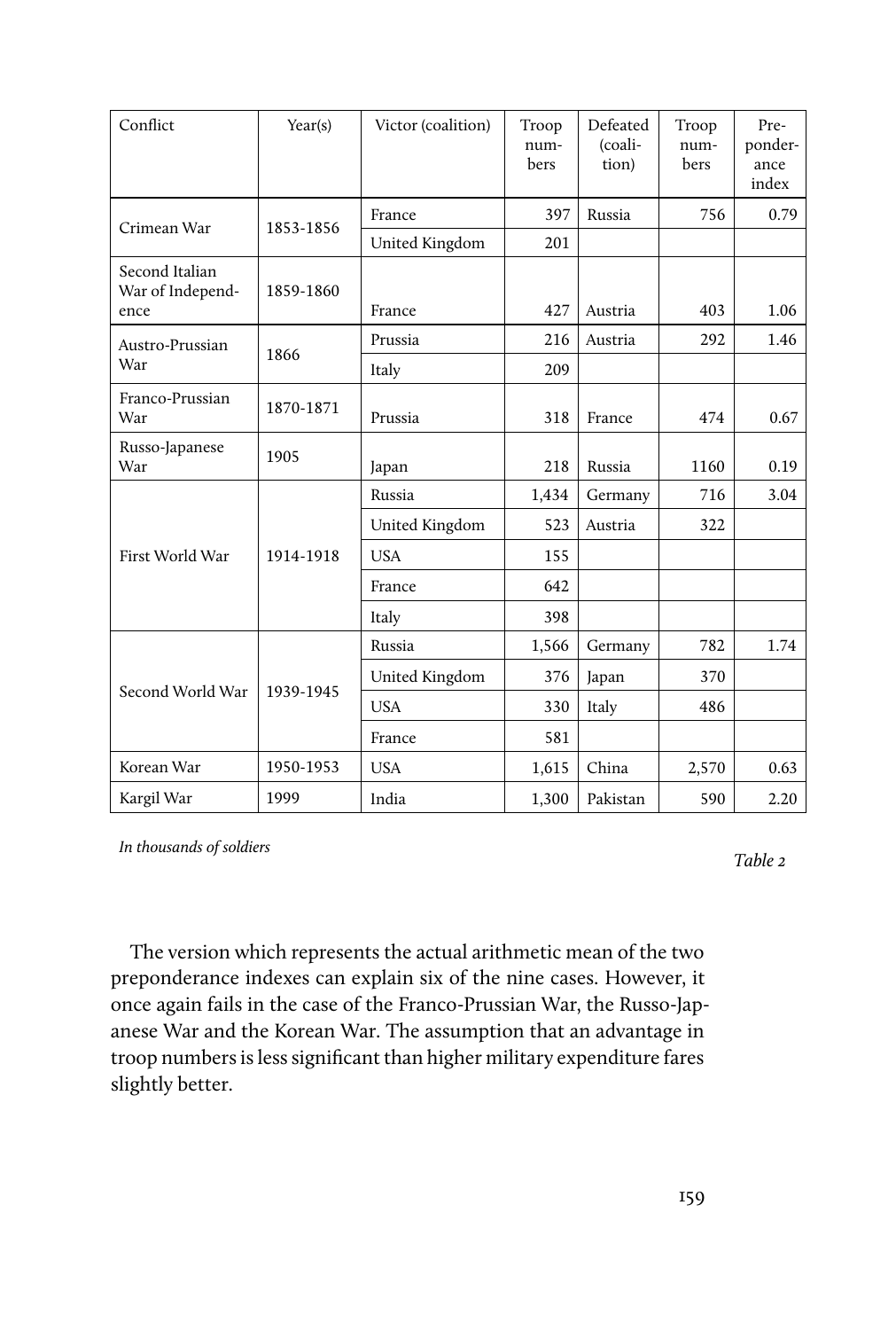| Conflict                              | Year(s)   | Victor (coalition) | Defeated    | Composite index |      |      |
|---------------------------------------|-----------|--------------------|-------------|-----------------|------|------|
|                                       |           |                    | (coalition) | v.1             | v.2  | v.3  |
| Crimean War                           |           | France             | Russia      | 1.27            | 1.43 | 0.95 |
|                                       | 1853-1856 | United Kingdom     |             |                 |      |      |
| Second Italian War<br>of Independence | 1859-1860 | France             | Austria     | 1.31            | 1.39 | 1.23 |
| Austro-Prussian<br>War                |           | Prussia            | Austria     | 1.56            | 1.59 | 1.52 |
|                                       | 1866      | Italy              |             |                 |      |      |
| Franco-Prussian<br>War                | 1870-1871 | Prussia            | France      | 0.55            | 0.51 | 0.59 |
| Russo-Japanese<br>War                 | 1905      | Japan              | Russia      | 0.77            | 0.96 | 0.57 |
|                                       |           | Russia             | Germany     | 3.19            | 3.24 | 3.14 |
|                                       |           | United Kingdom     | Austria     |                 |      |      |
| First World War                       | 1914-1918 | <b>USA</b>         |             |                 |      |      |
|                                       |           | France             |             |                 |      |      |
|                                       |           | Italy              |             |                 |      |      |
| Second World War                      | 1939-1945 | Russia             | Germany     | 1.34            | 1.21 | 1.48 |
|                                       |           | United Kingdom     | Japan       |                 |      |      |
|                                       |           | <b>USA</b>         | Italy       |                 |      |      |
|                                       |           | France             |             |                 |      |      |
| Korean War                            | 1950-1953 | <b>USA</b>         | China       | 3.65            | 4.64 | 2.64 |
| Kargil War                            | 1999      | India              | Pakistan    | 2.77            | 2.95 | 2.58 |

Table 3

With the calculation method thus altered, the Russo-Japanese War becomes a parity situation, which cannot be regarded as a complete failure of the model. On the other hand, attributing greater significance to troop numbers than to military expenditure would lead us back to firm expectations of Russian victory. The Crimean War would then seem a parity situation.

All the failures pointed out above demonstrate how problematic it is to assume a causal relationship between preponderance in both areas and the outcome of the war. At the same time, they confirm the limited predictive power of quantitative models. Without including a qualitative analysis, it is impossible to rule out the role of other factors that may have determined the outcome. Since a theory, under prede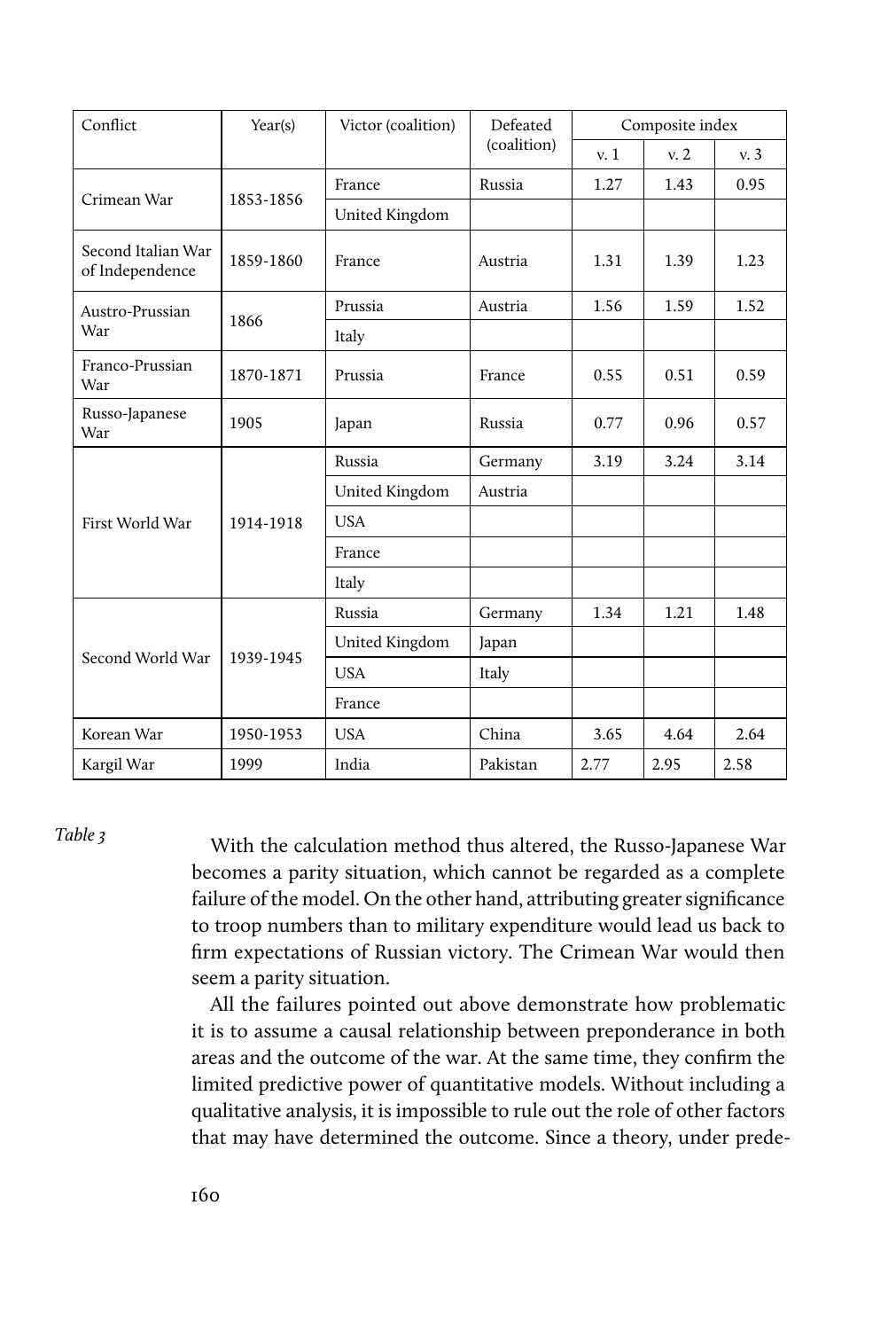fined conditions, must hold true for all cases, the hypothesized causal relationship need only be disproved once. For this purpose, then, the text analyses the case of the Franco-Prussian War, which exemplifies the model's critical failure.

Jan Ludvík

### Explanation of the critical failure

In the summer of 1870, Prussia stunned Europe by its Blitzkrieg victory over France. Its army seemed to emerge almost out of nowhere. Since the defeat of Napoleon till the victory in the Battle of Königgrätz it had not fought a single major battle. In contrast, French armies had been victorious on the Crimean Peninsula and in Italy. French military professionals had also been hardened by the fierce fighting in Algeria and Mexico. The French government could (and should) have been warned by the outcome of the Austro-Prussian War four years earlier. However, most observers quickly attributed the Prussian victory simply to technological advantage represented by the breech-loading needle guns of the Prussian infantry. By that time, Europe had grown so used to Hapsburg defeats that it didn't pay much attention.

The case of the Franco-Prussian war is crucial for determining to what extent peacetime statistics are helpful for assessing strategic balance. In this war, Prussia defeats France despite the fact that, according to our model, the country is at an overwhelming disadvantage in military expenditure and also significantly outnumbered in military personnel. An adequate strategic balance model should be able to provide viable explanations (with the exception of the role of chance, which cannot be adequately evaluated in any model). An analysis of the conflict can uncover a number of aspects which assumption about the relation between strategic balance and military expenditure/number of military personnel simply does not take into account.

The two great powers clashed on a scale probably unsurpassed by any of the other conflicts under analysis, with the exception of the two world wars. The outcome cannot be explained by a merely partial deployment of forces by one of the great powers. Also, the French collapse can be satisfactorily explained neither by a difference in tactics between the opposing parties, nor by the involvement of Prussia's allies.

On Prussia's side we find three relatively important South German states: Bavaria, Baden and Württemberg. However, even after adding their forces and defence expenditure, France still significantly outspends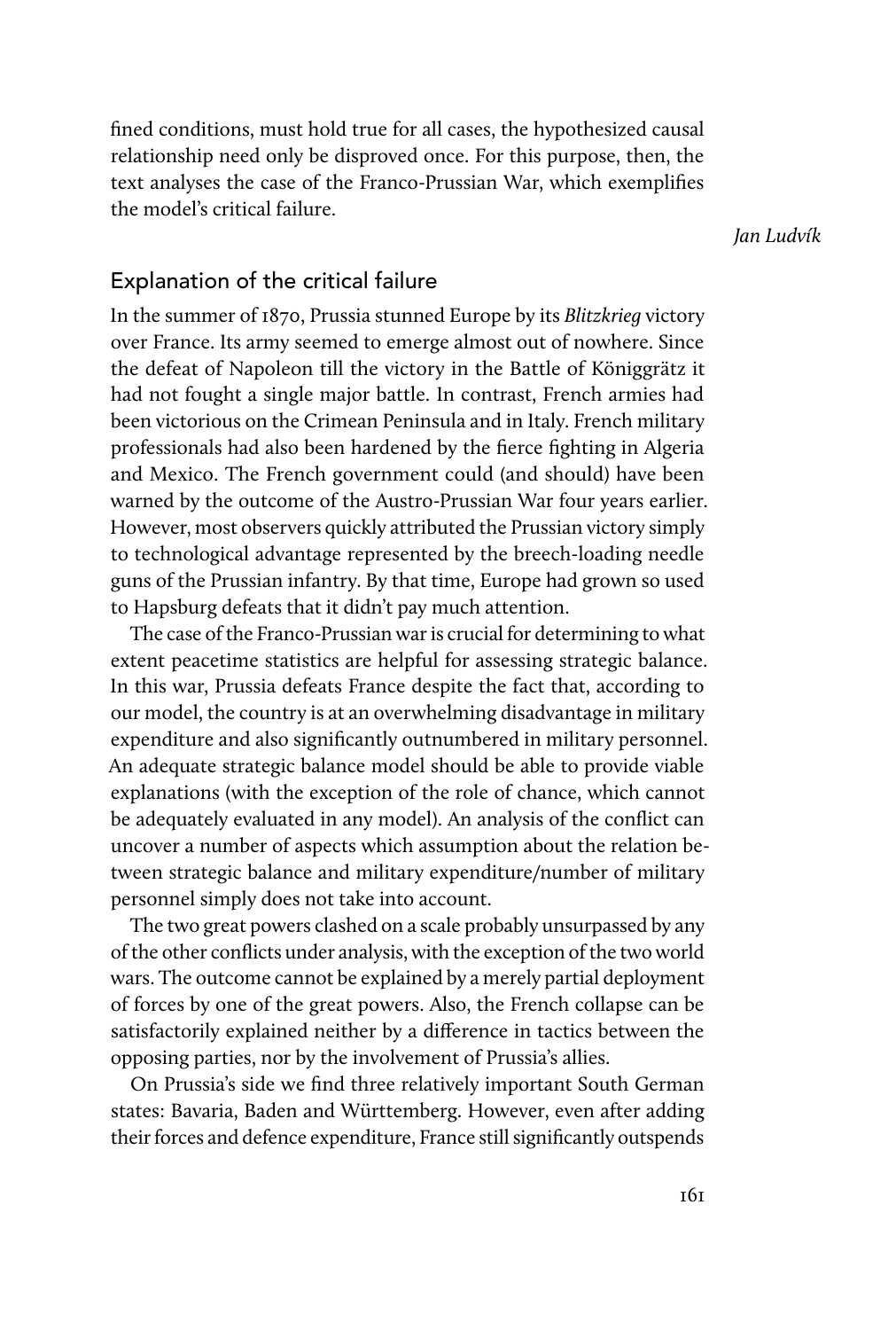and moderately outnumbers the Prussian side.7 The failure of the model thus cannot be ascribed to the fact that Prussia was aided by allies. Even after factoring in their contribution, the model still predicts French victory, the only anticipated difference being that the French would prevail less overwhelmingly.

**CEJISS** 4/2014

On the level of tactics, difficult to capture in a strategic balance model, the French and the Germans are almost on a par. On the whole, Prussian commanders do not differ greatly in quality from their French counterparts, von Moltke being perhaps the only exception. On the contrary: as has been aptly noted by Conrad Prince, the commander of the First Prussian Army, General Karl von Steinmetz almost rivals his opponents in incompetence.8 A combination of infantry, cavalry and artillery forms the core of the combat forces on both sides. Both armies are divided into corps, about 30,000 men strong, made up by two to four divisions. The importance of cavalry is slowly but steadily diminishing and, on an industrial-warfare battlefield, will not be crucial for either of the parties. Prussia has the advantage of superior artillery, equipped with Krupp's steel cannons. France, however, has learned one lesson from the Austrian defeat in 1866, introducing state-of-the-art chassepot infantry rifles; with an effective range double that of the Prussian firearms.

The main reason for Prussia's victory was the country's ability to adapt to the changing times. Nationalism, the industrial revolution and the new opportunities it brought had been changing the world's battlefields. The crushing defeat of France was caused by three key factors: a) the existence of a truly effective Prussian General Staff, b) a different organization of the army, c) Prussia's better management of logistics and mobilization at the beginning of the war.

The Prussian General Staff, headed by Helmuth von Moltke, was the key to the other two advantages mentioned. Von Moltke filled the General Staff with the crème de la crème of Kriegsakademie graduates, and supervised a further honing of their skills and capabilities. Many commanders of Prussian divisions and brigades had gone through this training and the commander of each Prussian corps could consult his Chief of Staff, well acquainted with von Moltke's intentions and his style of warfare. In peacetime, the General Staff prepared the Prussian army for war. In contrast, France had no real plan for the war with Prussia. Its system of command perpetuated the Napoleonic tradition. While Prussia established its General Staff as a substitute for "individual genius", the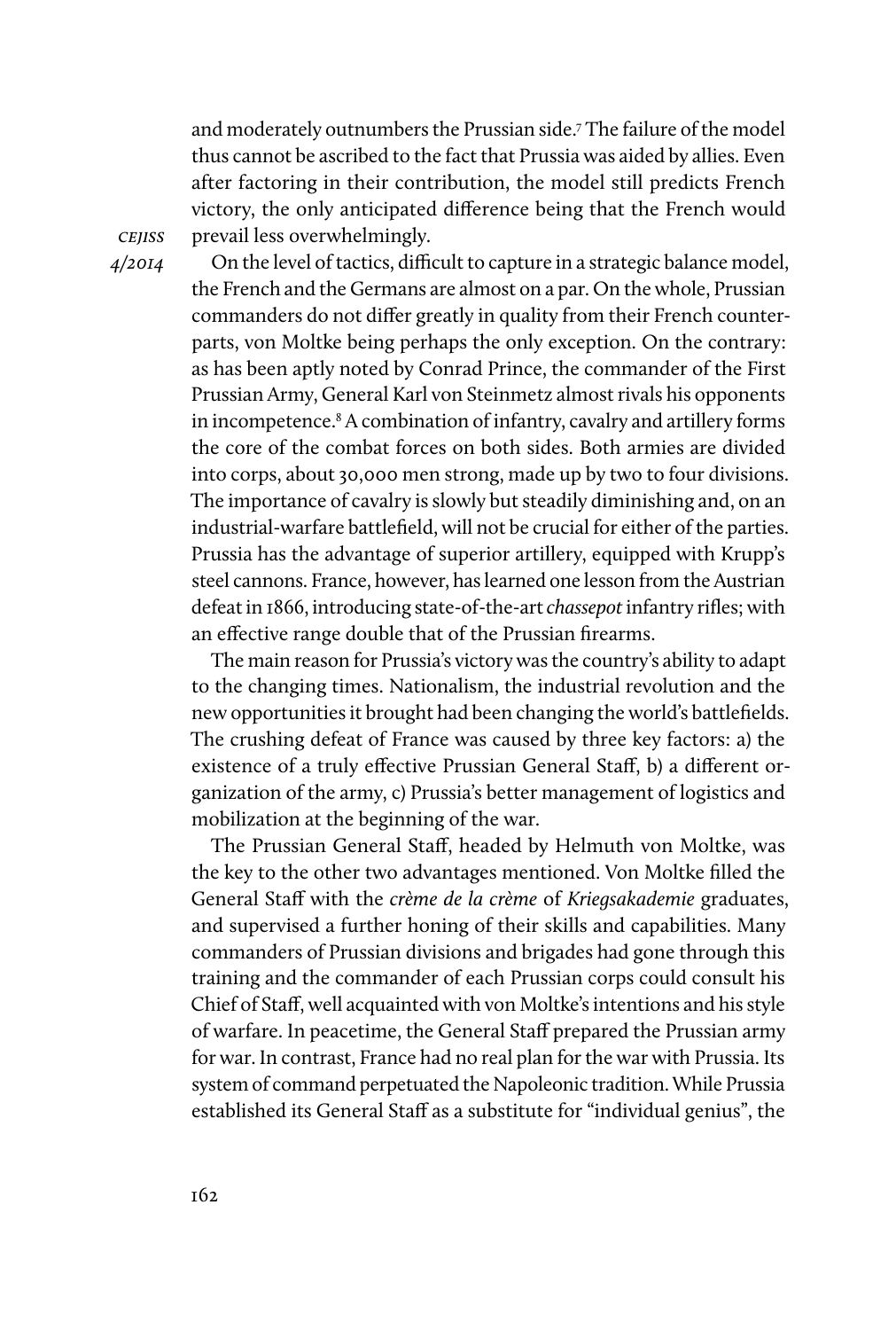French relied excessively on their supreme command. Unfortunately, Napoleon III with his marshals was far less capable than his uncle.

Of the two remaining causes, the different organization of the army in particular is crucial for demonstrating the deficiencies of the model. Prussia reformed its army in the 1860s under the leadership of the Minister of War, Albrecht von Roon. With the exception of commissioned and non-commissioned officers, its ranks were filled by universal conscription that almost no one could avoid. After three years of service, Prussian conscripts had to serve another four years in the army reserve and thereafter were transferred to Landwehr. In contrast, the French army was, in June 1870, composed of some 277,000 long-serving professionals and 173,000 poorly trained reserves. 9 The French system was based on a specific concept of the defence duty: a lottery was held to determine which of the men subject to military service would actually be drafted. However, the person selected merely had the obligation to provide the state with a soldier. Whoever was sufficiently rich could afford to send a substitute. The soldiers who had already completed their compulsory years of service were encouraged to stay on – and most of them did, for want of better prospects outside the army. While Paris did realize that the system needed reform, the reform itself was extremely unpopular and could hardly be carried out by the unstable regime. In 1868, Minister of War Adolphe Niel implemented a compromise. The lottery continued to select part of the men born in a given year for five-year service, after which they spent four years in the army reserve. The rest, including those who sent a substitute, were to go through five-month training, after which they would serve for five years in what was called Garde Mobile. The Garde Mobile would have a three-week intensive training every year. However, the parliament made alterations to Niel's original plan: not only was the annual training of the Garde Mobile shortened to two weeks, but the soldiers even returned home every night. In 1870, the French drafting system was thus in the middle of a half-hearted transformation attempt. The Garde Mobile was still largely untrained, unequipped and unorganized.<sup>10</sup>

In theory, France could have used the advantage it had in its longer-serving professional soldiers to launch a quick attack against the Prussian initial positions and thus disrupt the enemy's mobilization effort. Von Moltke was not only aware of this threat, but also took precautions, drawing on the experience of the last war. The Prussian General Staff drew up

The Poverty of Statistics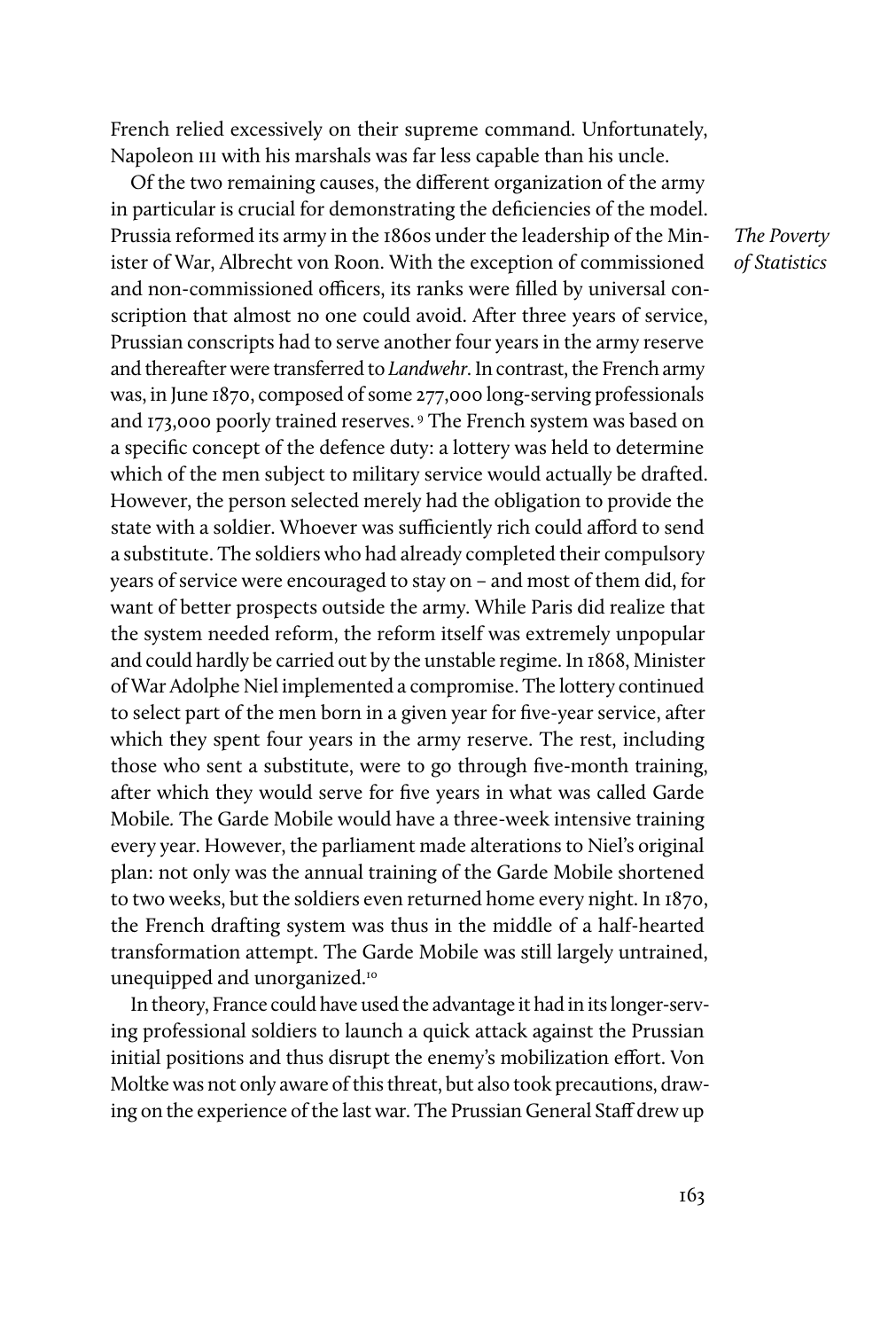plans of the mobilization, focusing, amongst other things, on the most effective use of railroads. In the course of just eighteen days, 1,183,000 soldiers passed through Germany's military barracks and 462,000 were sent to the French border. With a quick enough mobilization of forces, France had a good chance of victory. Realizing this, the French decided to send their troops directly to the front, without waiting for reserves and materiel, both of which were to be delivered directly to the Franco-German border. However, this led to enormous logistics problems on the railroads, which could perhaps have been solved if France's general staff had been as competent and efficient as the Prussian one and had dealt with the logistics in advance. Instead, French railroads plunged into chaos. The trains waited at the stations with no one to unload them, while the troops at the front lacked materiel, and the still unemptied wagons were already sorely needed elsewhere. Materiel was abundant, but the distribution system broke down completely.

In the 1860s, Prussia built an army that fully reflected the needs and conditions of the time – and the outcome of the war was a confirmation of this. On the surface, the French army looked no worse than the Prussian one. But Roon and Moltke managed to transform the Prussian army into an effective training institution, which made capable soldiers of most Prussian men. The chosen manner of organization was well suited to contemporary technology and tactics. The Prussian soldier was sufficiently trained for serving in the field. A large army made up of conscripts was at an advantage against a smaller, de facto professional force. Without taking into account the mobilization potential, logistics plans and the qualitative advantage represented by Prussia's General Staff, it would be impossible to comprehend how Prussia could defeat France so crushingly.

#### Conclusion

**CEJISS** 4/2014

> Distribution of military power has a clear impact on the functioning of the international system. It is a fairly customary procedure to determine this distribution by comparing national military expenditures and the numerical strength of national military forces. However, war as a real-world confrontation of military power takes little heed of peacetime spending or personnel statistics and often grants victory to the party which, based on the statistician's records of pre-war expenditure and troop numbers, should be destined for defeat. This text convincingly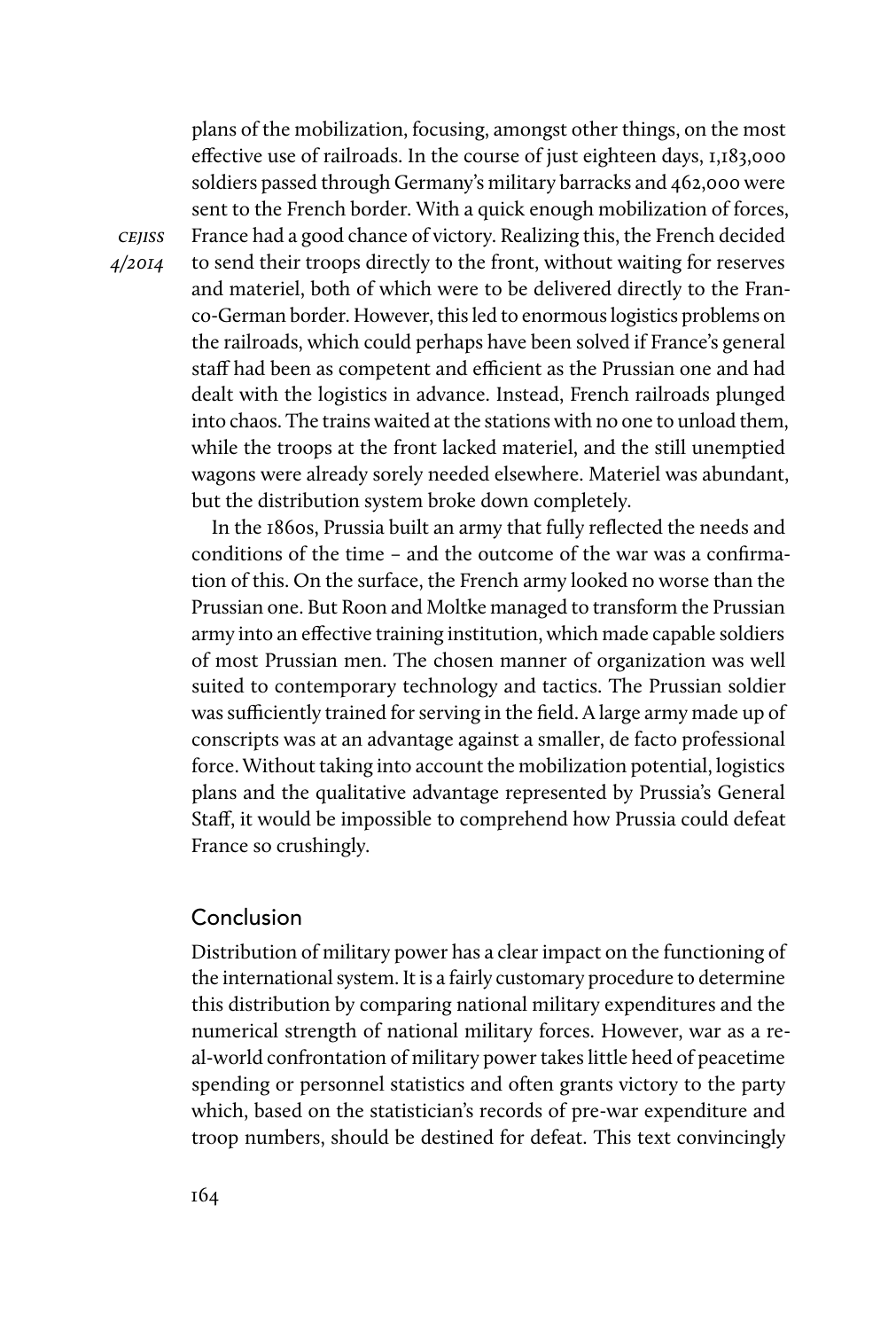demonstrates that there is no causal relationship between peacetime preponderance in terms of expenditure and personnel numbers, and the outcome of a war. Although a certain level of positive correlation can be shown to exist, i.e., in very general terms, it is true that the state with higher defence expenditure and a larger army has a statistically greater chance of winning the war, these characteristics are nothing more than imprecise indicators. Out of the nine great power wars examined, no more than six have been won by the state with larger pre-war military spending. Only four of these wars have been won by the state which, in peacetime, kept a larger army. The example of the Franco-Prussian War shows that not even preponderance in both areas provides sufficient safeguard against crushing defeat, let alone guarantees victory. The military power of a state consists solely in its ability to adapt effectively to the demands of modern warfare. Neither a large army, nor high defence expenditures can in themselves guarantee that.

Jan Ludvík

 $\tilde{c}$ 

jan ludvík is a research fellow at the Centre for Security Policy, Charles University in Prague. He can be reached at ludvik@fsv.cuni.cz

#### **Notes**

- 1 The writing of this text has been supported by grant from the Programme of Security Research in the Czech Republic 2010-2015, administered by the Czech Ministry of the Interior "Adaptation of the Security System of the Czech Republic to the Changing Economic, Social, Demographic and Geopolitical Realities" (vg20132015112). The author thanks his colleagues from the Centre for Security Policy for insightful comments. Special gratitude is due to Mr Luděk Moravec, whose critical insights have once again proved invaluable.
- 2 Cf. e.g., Hans J. Morgenthau and Kenneth W. Thompson, Politics among nations: the struggle for power and peace (New York: McGraw-Hill, 1993); Kenneth N. Waltz, Theory of international politics (Boston, Mass.: McGraw-Hill, 1979); Kenneth N. Waltz, "Structural Realism after the Cold War," International Security 26:1 (2001): 5-41; John J. Mearsheimer, The tragedy of great power politics (New York: W. W. Norton, 2002).
- 3 Good overview of the literature is given by Stephen Biddle, Military Power: Explaining Victory and Defeat in Modern Battle (Princeton: Princeton University Press, 2004):14-27.
- 4 The databases of the Correlates of War project are available at www.correlatesofwar.org. Authors working with databases of interstate wars can